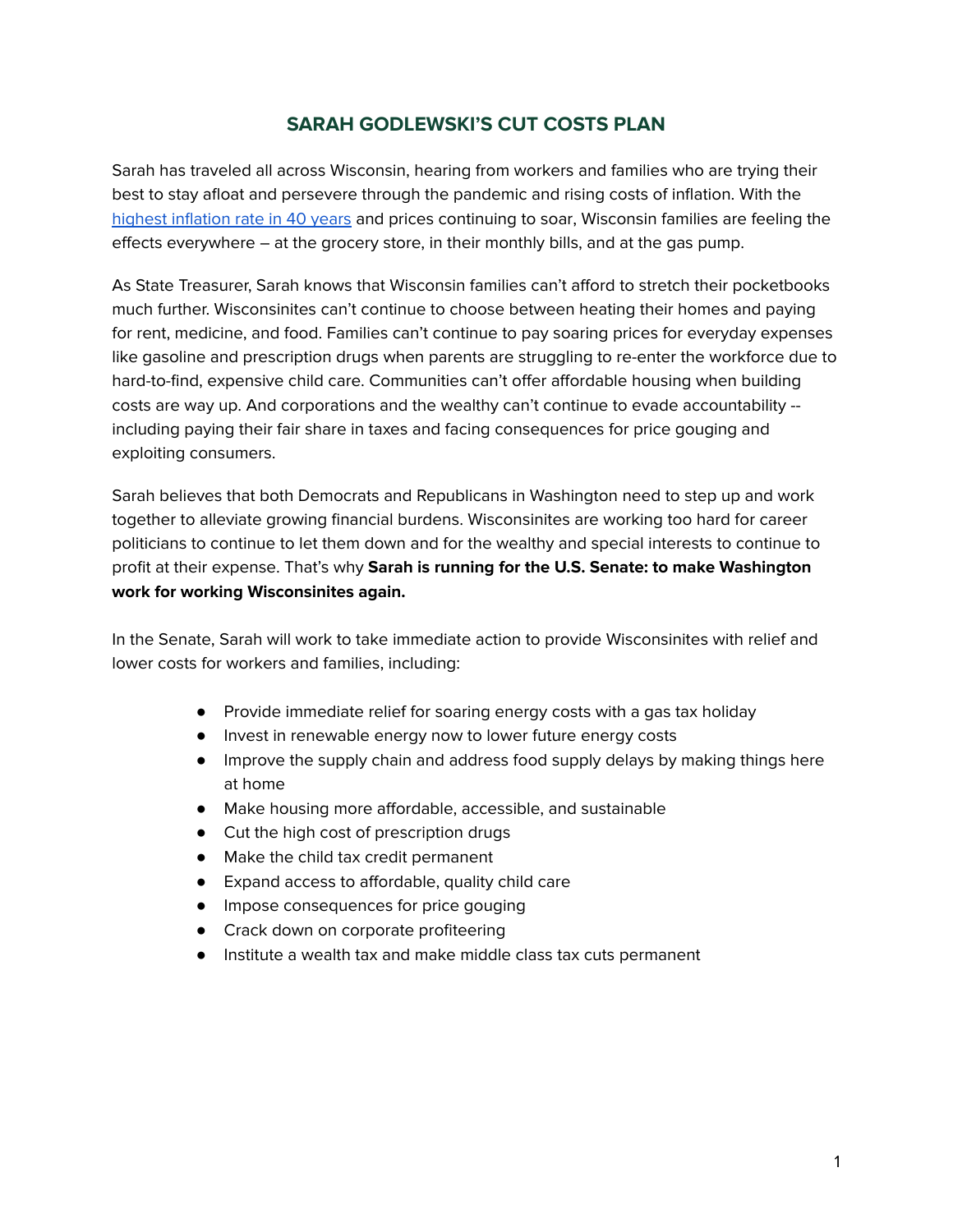## **Cutting Costs For Wisconsinites**

## **● Providing Immediate Relief for Soaring Energy Costs**

Energy costs are soaring, with prices up 27% from [2021](https://money.com/high-heating-bills-2022/). Whether filling up our tanks or heating our homes, Wisconsinites' wallets are taking the hit.

- That's why Sarah has called on the U.S. Senate to take immediate action to **provide Wisconsinites with relief and lower costs for workers and families right now, by temporarily suspending the gas tax and lowering the price of gas for drivers.** Lowering the price of gas by 18.4 cents per gallon (the current [federal](https://www.kelly.senate.gov/press-releases/sens-kelly-hassan-lead-colleagues-in-introducing-bill-to-lower-high-gas-prices%E2%80%AFat-the-pump/) gas [excise](https://www.kelly.senate.gov/press-releases/sens-kelly-hassan-lead-colleagues-in-introducing-bill-to-lower-high-gas-prices%E2%80%AFat-the-pump/) tax) will alleviate the hit that Wisconsin drivers are feeling at the pump. Sarah would support a bill similar to [legislation](https://www.congress.gov/bill/117th-congress/senate-bill/3609/text?r=2&s=1) proposed by Senators Mark Kelly, Maggie Hassan, and others, which provides for a temporary exemption through 2022 from the excise tax on gasoline.
- Low-income households in the U.S. are spending three [times](https://money.com/high-heating-bills-2022/) more of their income on energy costs compared to higher-income households. To help affordably heat Wisconsin's homes, Sarah will work to **obtain additional funding from HHS for its Low Income Home Energy [Assistance](https://www.smith.senate.gov/klobuchar-smith-bipartisan-group-colleagues-urge-administration-support-home-energy-assistance) Program (LIHEAP).** She will also work to **reduce the red tape to make sure that all eligible households in Wisconsin are able to apply for and receive LIHEAP support to cut their energy bills.**

#### **● Investing in Renewable Energy Now to Lower Future Energy Costs**

There are short-term adjustments that can be made right now to address energy costs, but the reality is, our country needs to take more steps to shift our dependency off of foreign oil – and fossil fuels altogether. Energy costs are only going to rise as fossil fuel sources run out and as the climate crisis causes more damage to our energy infrastructure. We have to transition from brown energy to green energy.

- $\circ$  Our state consumes nearly six [times](https://www.eia.gov/state/?sid=WI#tabs-4) as much energy as it produces, and the vast majority of our energy comes from fossil fuel [sources](https://www.eia.gov/state/analysis.php?sid=WI). In order to protect Wisconsinites from volatile fossil fuel prices, Sarah will work to **reduce our foreign dependency on these polluting fuels.**
- Sarah will work to ensure Wisconsin develops a **diverse and robust clean energy portfolio that provides Wisconsinites with good-paying jobs, affordable energy, and insulation from foreign crises** like the conflict in Ukraine, which has contributed to skyrocketing costs at the pump. By combining renewable and low carbon technologies and producing this energy right here in Wisconsin, our state can become a self-sustaining model for the clean energy economy of the future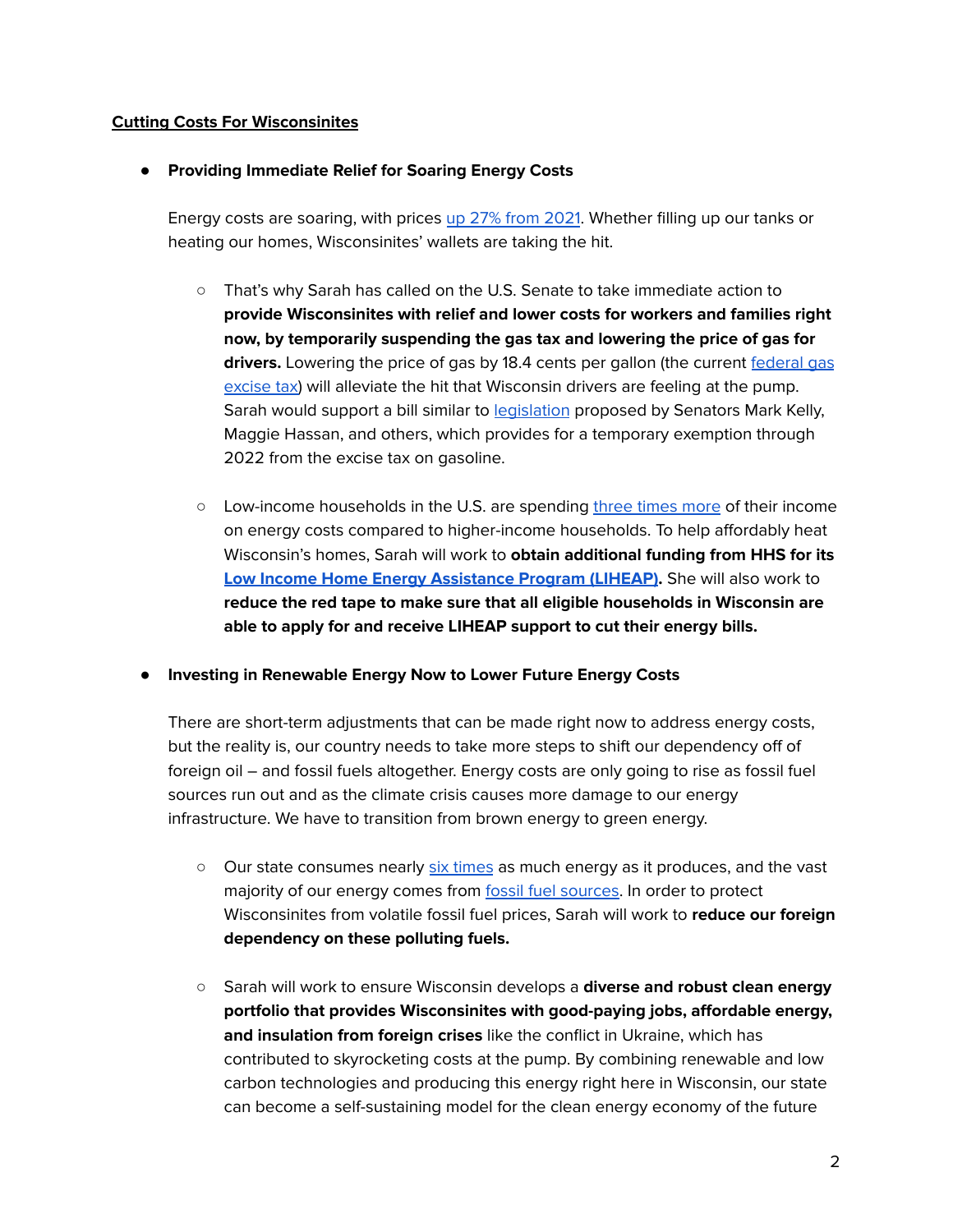and give Wisconsinites peace of mind in their pocketbooks. In the Senate, Sarah will **fight to dramatically expand clean energy production in Wisconsin**.

# **● Improving the Supply Chain and Addressing Food Supply Delays by Making Things Here at Home**

Whether it's a spike in the weekly grocery bill, waiting on lumber for home renovations, or delivery delays, supply chain issues have vexed Wisconsin households and businesses in recent years.

- **○** Persistent supply chain delays have laid bare the urgent need to build and buy American. That's why Sarah will work to **incentivize domestic manufacturing to ease supply chain slowdowns and help bring home and create new jobs.** She also will **support financing solutions for small manufacturers, recognizing the hurdles that local businesses face.** And she will **support domestic manufacturers of clean steel and aluminum** – who have been harmed by tariffs and poor quality materials – by **working to ensure that federal infrastructure projects use products made by American [companies.](https://www.baldwin.senate.gov/news/press-releases/baldwin-introduces-legislation-to-address-supply-chain-disruptions-and-support-made-in-america-production)**
- **○** In order to ensure that products from other parts of the country and other parts of the world timely and safely reach Wisconsinites, Sarah is committed to developing solutions to unclog supply chain bottlenecks.
	- Over the last few years, essential products ranging from vital [pharmaceutical](https://hbr.org/2021/08/the-u-s-needs-to-reimagine-its-pharma-supply-chain) ingredients to [semiconductors](https://www.wsj.com/articles/global-chip-shortage-is-far-from-over-as-wait-times-get-longer-11635413402) – have slowed dramatically in reaching American consumers and businesses. That's why Sarah will support legislation **to diversify our supply chains, so that Wisconsinites are not overly dependent on a single country or region.**
	- The pandemic also placed enormous hardship on farmers and food supply chains. Sarah will work to **remove food supply obstacles and facilitate local sourcing.** She will support additional funding for [programs](https://www.smith.senate.gov/us-senators-amy-klobuchar-tina-smith-and-us-representative-angie-craig-announce-program-deliver) such as the Food Supply Chain Guaranteed Loan Program which provides loan guarantees for critical capacity and infrastructure building in our food supply chain. She also will work to **secure funding to help shore up a competitive local food chain in Wisconsin**.
	- **■** Sarah also will work to **make it easier to export American products, including agriculture products.** American exports, including food and dairy, can't continue to sit idly at [ports](https://www.cnbc.com/2021/01/26/shipping-carriers-rejected-us-agricultural-exports-sent-empty-containers-to-china.html) while international shipping companies refuse to transport them. We can't continue to allow foreign-owned international ocean carriers to unreasonably decline to ship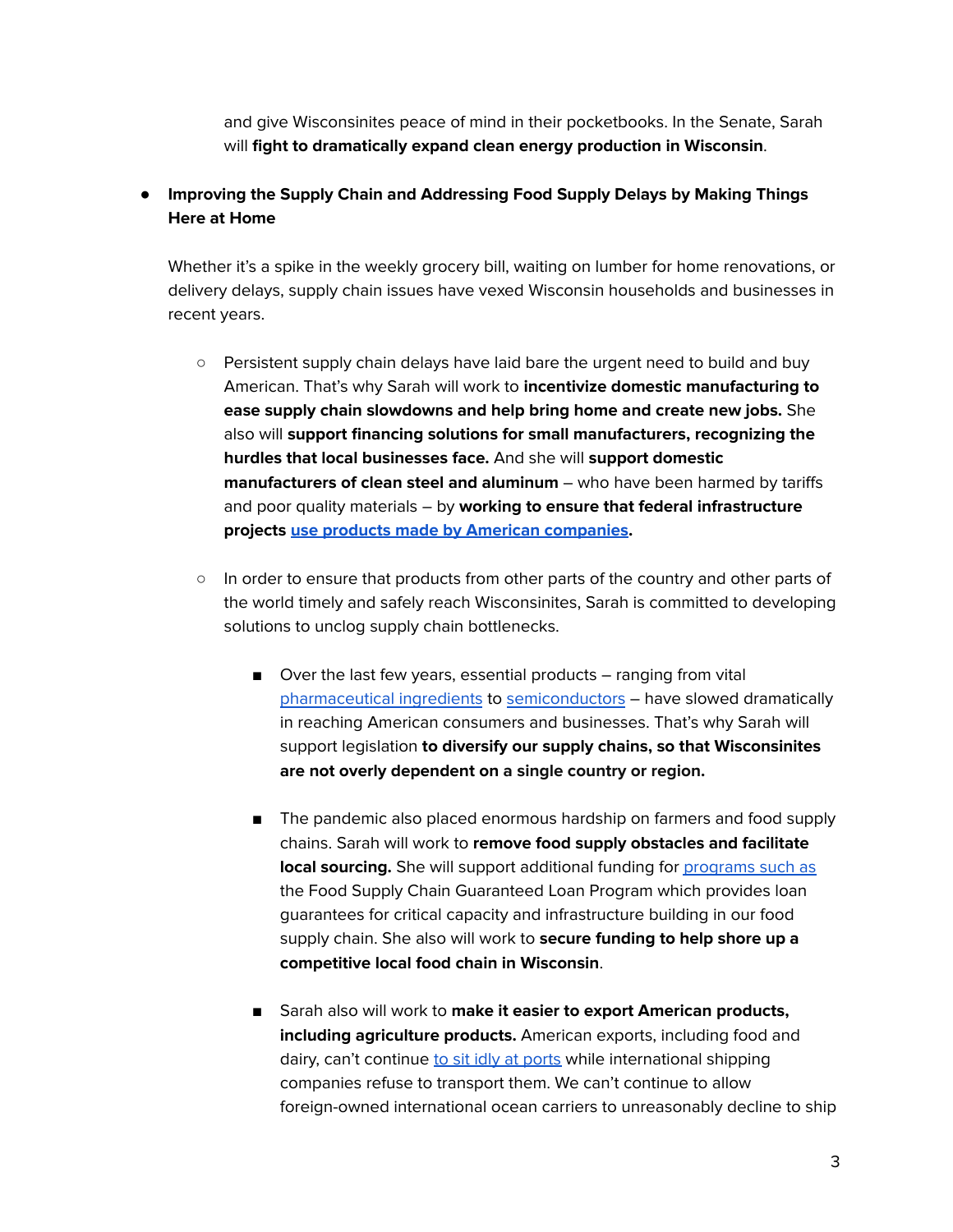our U.S. exports or overcharge our exporters. That's why Sarah will support legislative efforts like the bipartisan Ocean [Shipping](https://www.klobuchar.senate.gov/public/index.cfm/news-releases?id=0C6590B3-D37B-4149-A4B0-F785F08837A8) Reform Act.

**■** Sarah will also **advocate for the appointment of a White House [Supply](https://panetta.house.gov/media/press-releases/reps-panetta-and-arrington-request-president-biden-designate-supply-chain-czar) [Chain](https://panetta.house.gov/media/press-releases/reps-panetta-and-arrington-request-president-biden-designate-supply-chain-czar) Czar to ensure government-wide coordination to ease supply chain challenges,** factoring in climate, national security, trade, diplomatic, and small business concerns.

### **● Making Housing More Affordable, Accessible, and Sustainable**

We currently are facing a nationwide housing shortage. Building costs are [way](https://www.greenbaypressgazette.com/in-depth/news/local/2021/06/16/housing-in-northeast-wisconsin-booming-market-hurts-affordability/7357640002/) up, with double-digit [construction](https://www.jsonline.com/story/money/real-estate/commercial/2022/02/24/affordable-apartment-projects-face-delays-construction-costs-soar/6883501001/) cost increases since late 2020. In Wisconsin, housing development has slowed, with affordable apartments and houses increasingly out of reach for middle- and low-income families.

- Wisconsin has seen a decline in first-time [homebuyers](https://statetreasurer.wi.gov/Pages/Homeownership.aspx) and people are having a hard time staying in their homes, [particularly](https://statetreasurer.wi.gov/Pages/Homeownership.aspx) seniors. No one expects to fall behind on their mortgage payments, lose their home to foreclosure, or need to replace a roof, but sometimes the unexpected challenges of life can make the responsibility of homeownership a tough one.
- **○** To jumpstart Wisconsin's construction of affordable housing units, Sarah will fight for an **increase in tax incentives through the [Low-Income](https://www.whitehouse.gov/briefing-room/statements-releases/2021/09/01/fact-sheet-biden-harris-administration-announces-immediate-steps-to-increase-affordable-housing-supply/) Housing Tax Credit.**
- **○** Financing alone is not enough Sarah will back laws to **help communities develop and implement comprehensive housing policy plans**, like the bipartisan Housing Supply and [Affordability](https://www.klobuchar.senate.gov/public/index.cfm/2021/3/klobuchar-portman-kaine-introduce-bipartisan-legislation-to-address-nationwide-housing-shortage) Act. She knows that in order to actually get affordable housing built, communities need local policies and experts on the ground to navigate some of the barriers to new housing development – like working through financing gaps as well as regulatory and zoning requirements. She also will support increased funding to expand the **HUD Certified Counseling** Program to ensure that low- to moderate-income Wisconsinites are better able to understand their options and gain access to affordable housing.
- Wisconsin is the third worst state for Black [homeownership,](https://www.nar.realtor/sites/default/files/documents/2020-snapshot-of-race-and-home-buying-in-america-02-21-2020.pdf) and through her leadership on the Treasurer's Task Force on Home Ownership, Sarah has seen firsthand the importance of committing more federal resources and staff to programs like Take Root [Wisconsin,](https://takerootwi.org/) Take Root [Milwaukee](https://takerootmilwaukee.com/about/) and [Wisconsin](https://statetreasurer.wi.gov/Pages/Wisconsin-Help-for-Homeowners.aspx) Help for [Homeowners](https://statetreasurer.wi.gov/Pages/Wisconsin-Help-for-Homeowners.aspx) to **get homeowners free or at least low-cost services to help buy, stay, or fix their home.** These programs work to prioritize communities that historically have been left behind when it comes to buying homes and building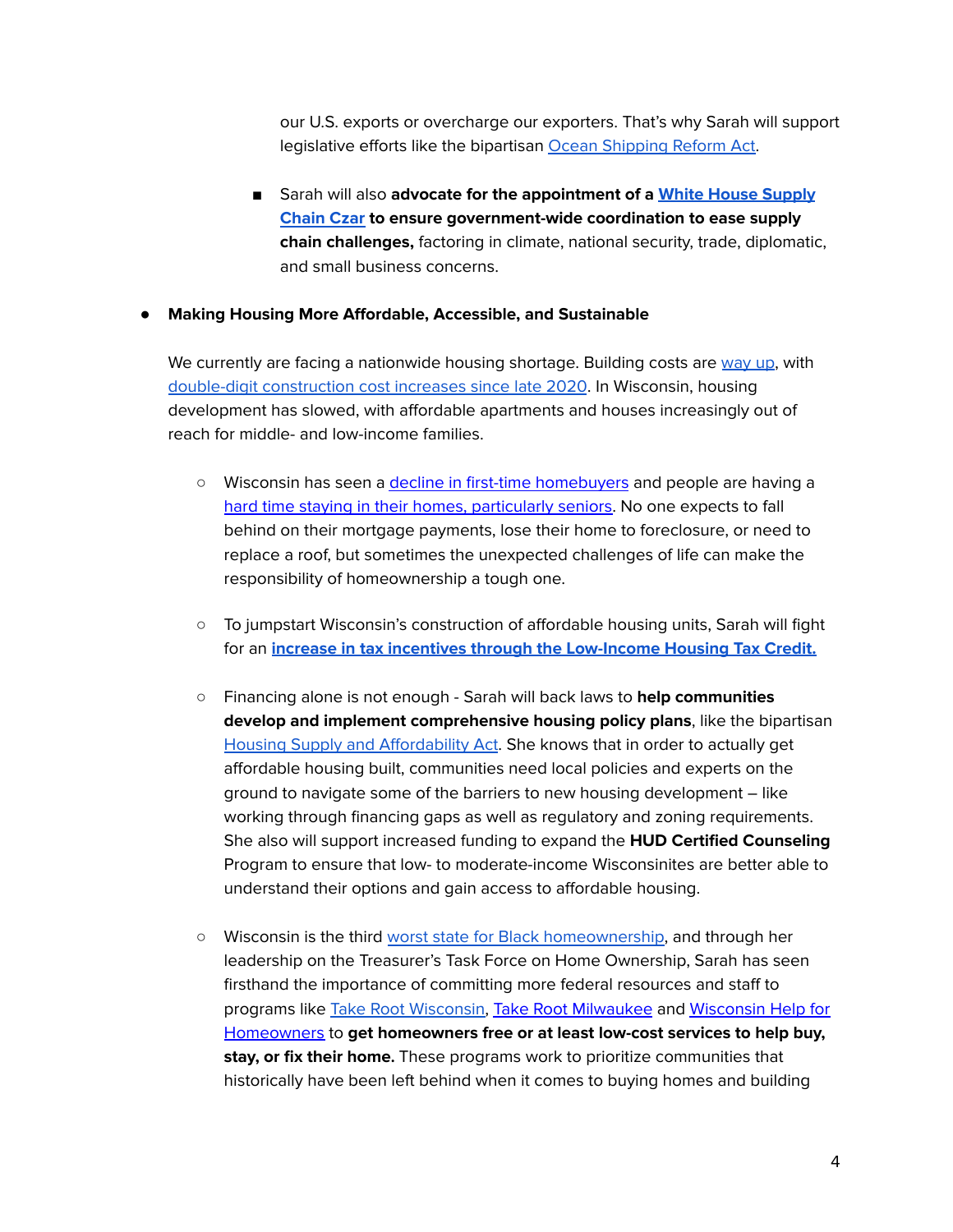wealth. They advance equity strategies and work to build homeownership in communities of color.

**○** Sarah also will work to **provide safe and affordable housing in rural communities** through programs such as the USDA's Section 504 [program,](https://www.americanprogress.org/article/build-back-rural-new-investments-in-rural-capacity-people-and-innovation/) which allocates grant money to help low-income homeowners upgrade or repair their homes. She'll also secure funding to support construction, improve energy and water efficiency, climate resilience, and the removal of health and safety hazards in rental housing.

# **● Cutting the High Cost of Prescription Drugs**

As Sarah travels across the state, she consistently hears that the fear of covering the costs of prescription drugs keeps Wisconsinites up at night – whether they need medication for an ailing elderly parent, a diabetic child, a sister fighting cancer, or a spouse managing chronic pain. That's why Sarah is committed to **rein in skyrocketing prescription drug costs and hold Big Pharma accountable,** as set forth in her plan [here](https://sarahforwisconsin.com/sarah-godlewski-unveils-plan-to-take-on-big-pharma-and-rein-in-prescription-drug-costs/).

# **Reducing Financial Stress For Wisconsin Families**

# **● Making the Child Tax Credit Permanent**

With the pandemic continuing into year three and rising inflation, families' need for help in managing everyday expenses unfortunately has not dissipated. That's why, in February, Sarah urged [Congress](https://www.wispolitics.com/2022/godlewski-campaign-sarah-godlewski-urges-action-as-wisconsin-parents-face-second-month-with-no-child-tax-credit/) **to reinstate the expanded child tax credit that [lifted](https://upnorthnewswi.com/2021/12/10/the-expanded-child-tax-credit-has-lifted-45k-wisconsin-children-out-of-poverty-it-will-expire-soon-if-congress-doesnt-act/) 45,000 Wisconsin children out of poverty**. The expanded CTC [dramatically](https://www.americanprogress.org/article/expanded-child-tax-credits-have-been-a-lifeline-for-many/) reduced poverty and [hunger](https://www.americanprogress.org/article/expanded-child-tax-credits-have-been-a-lifeline-for-many/), while helping families across all income levels and racial and ethnic groups. It provided financial security for millions of families by allowing them to pay down household expenses to reduce debt and allowed families to build a rainy day fund for potential emergencies. In the U.S. Senate, Sarah will fight to **make the expanded CTC permanent in an effort to help families with the economic strain they continue to navigate.**

# **● Expanding Access to Affordable, Quality Child Care**

For parents of below school-age children, child care costs are soaring – the annual cost of childcare in Wisconsin is \$12,597 on average. In part, it's because Wisconsinites across the state are facing a shortage of child care workers, which has created child care deserts. Parents of young children can't work if they don't have quality, affordable child care. Women, in particular, are not [reentering](https://www.wsj.com/articles/iowas-child-care-problems-show-scale-of-washingtons-challenge-11642415403) or remaining in the workforce which prevents them from earning a paycheck, and reduces their family's ability to thrive.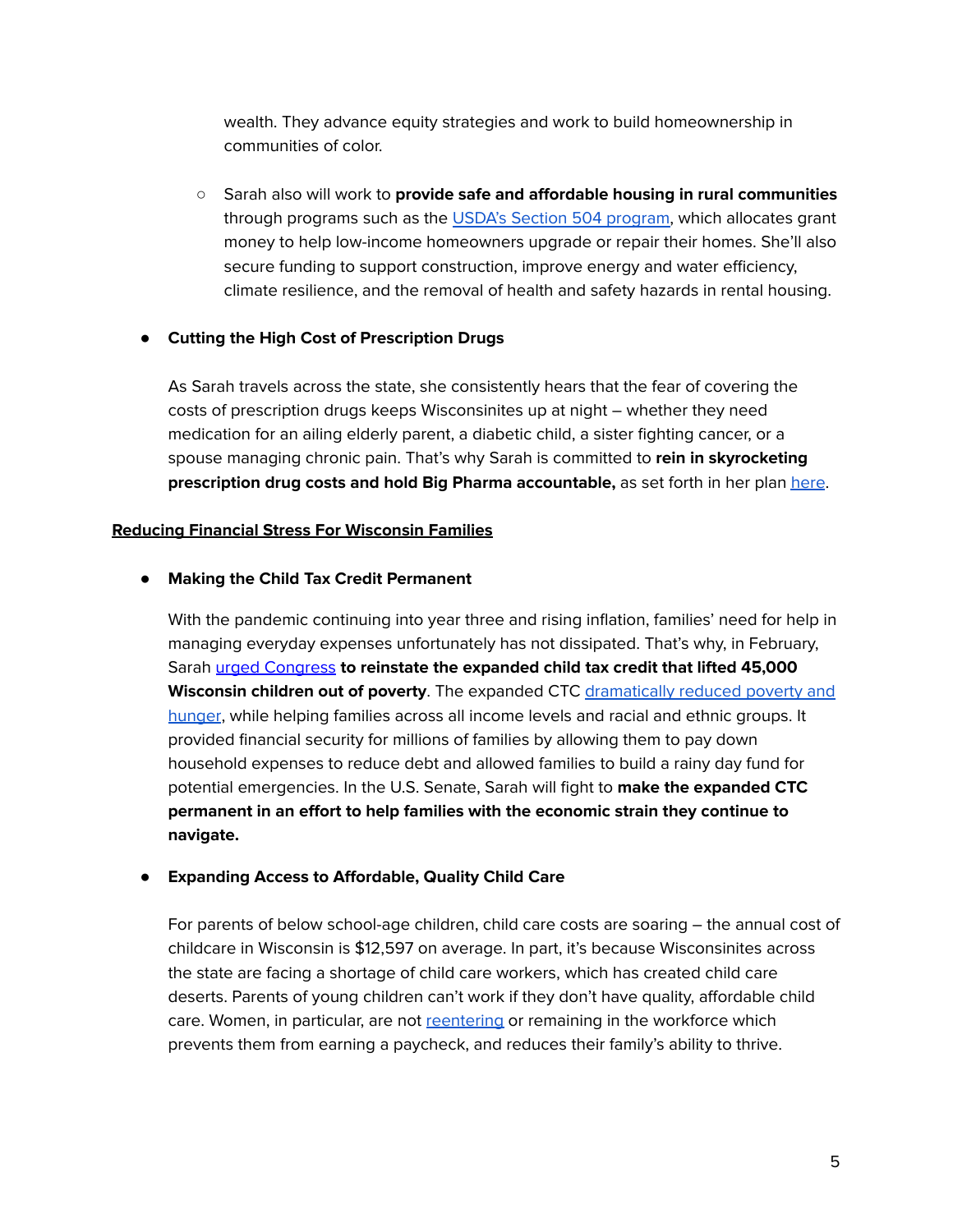- To get parents the child care coverage they need, and to return parents to the workforce, Sarah will fight for **high quality early [childcare](https://www.ffyf.org/faq-on-the-child-care-and-preschool-provisions-in-the-build-back-better-act/) funding from birth to [age](https://www.ffyf.org/faq-on-the-child-care-and-preschool-provisions-in-the-build-back-better-act/) five, to include universal pre-K as well as before- and after-care for lower income families.**
- Sarah would support legislation such as the Child Care for [Working](https://www.congress.gov/bill/117th-congress/senate-bill/1360/text) Families Act which would help families with children 12 and under cover the costs nontraditional as well as traditional hours of care – hours of coverage which are critical for working parents.
- Sarah will aslo fight to **increase the supply of child care options** by [increasing](https://www.congress.gov/bill/117th-congress/senate-bill/1360/text) wages for early [childhood](https://www.congress.gov/bill/117th-congress/senate-bill/1360/text) providers and by investing in child care facilities.

### **Holding the Powerful Accountable and Requiring They Pay Their Fair Share**

It's impossible to look at the rising costs that Wisconsin workers and families are facing without addressing the root causes of those challenges. Wisconsinites are suffering while corporate special interests like Big Oil or pharmaceutical companies, to the benefit of their executives and shareholders, continue to profit and price gouge. And hardworking Wisconsinites watch while the wealthy and big corporations are allowed to pay less in taxes than working families.

**● Imposing Consequences for Price Gouging**

Whether it's Big Oil, Big Tech or Big Pharma, concentrated power amongst a few companies hurts Wisconsin families and our economy. With market consolidation and monopolies, small, local businesses can't survive, and vital products become unaffordable. Add to that, companies' [pandemic](https://www.ft.com/content/231fb18b-32b2-4221-864a-c17fd0672ea2) price gouging on household products like disinfectants and toilet paper, and families can't catch a break. Industries from [meatpacking](https://www.reuters.com/business/qa-white-house-eyes-company-profits-inflation-battle-2022-02-16/) companies to [toothpaste](https://www.reuters.com/business/retail-consumer/10-toothpaste-us-household-goods-makers-face-blowback-price-hikes-2022-03-01/) manufacturers have continued to hike up costs for American consumers, while their investors have enjoyed significant profits and lined their own pockets.

- That's why Sarah is prepared to **prevent anti-competitive consolidation, price gouging, and the hollowing out of local economies by increasing federal antitrust enforcement.** She is not afraid to fight the anti-competitive practices of megacorporations like Amazon that are hurting our small businesses or [tech](https://www.cnn.com/2020/10/06/tech/congress-big-tech-antitrust-report/index.html) [platforms](https://www.cnn.com/2020/10/06/tech/congress-big-tech-antitrust-report/index.html) that collect and leverage data that gives them more and more power to exploit consumers. She will **support [criminal](https://cicilline.house.gov/press-release/chairman-cicilline%E2%80%99s-opening-statement-antitrust-subcommittee-hearing-food-supply) charges for corporate executives who engage in price fixing** and other forms of criminally anticompetitive conduct. And Sarah supports giving the Federal Trade Commission the **authority to seek civil [penalties](https://www.fox13memphis.com/news/local/lawmakers-weigh-bill-give-federal-government-more-power-crack-down-price-gouging/M4IEHDZCGRDTFPE6HENREXMOGE/) from companies price gouging during the COVID-19 pandemic**.
- Sarah will support a **[windfall](https://www.bloomberg.com/news/articles/2022-03-09/warren-targets-oil-companies-with-plan-to-tax-windfall-profits) profits tax to hold Big Oil accountable for profiteering and price gouging and to provide relief to consumers** facing